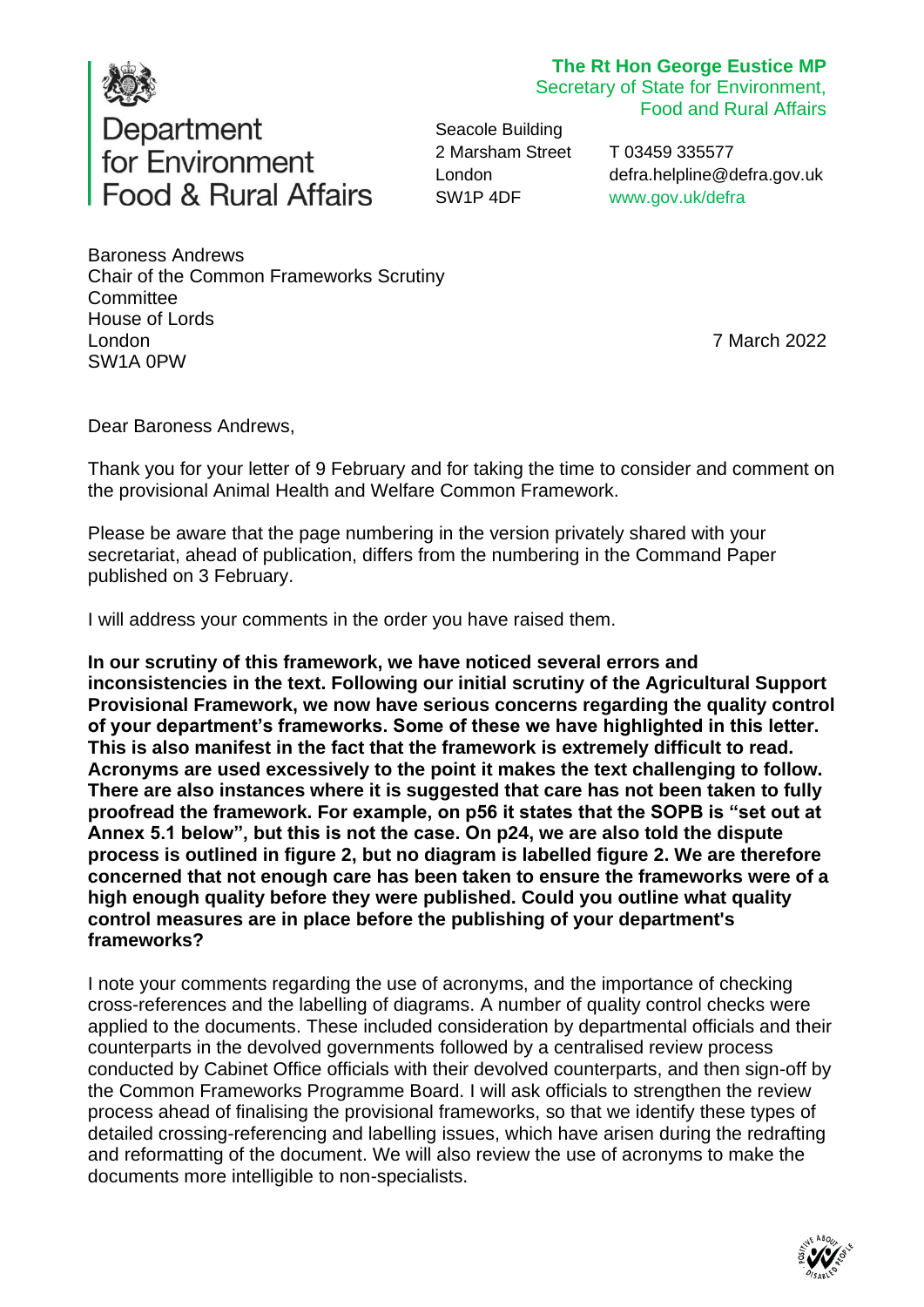**We were also concerned about the lack of information in the framework about discussion groups, especially in contrast to the extensive information given about decision-making groups. Could you provide more information on the role and operation of the Chief Veterinary Officers (CVOs), Veterinary Risk Group (VRG), Outbreak Readiness Board (ORB), and Disease Emergency Response Committee (DERC)? Could you also outline who these groups report to?**

**We were unclear whether the CVOs are a decision-making or a discussion group. In Annex 2, the CVOs are listed as a "Discussion fora". Yet on p32, the CVOs are listed alongside the decision-making groups. Could you clarify what type of group the CVO is?** 

**We were also not clear on the ORB. On p20 we read that an existing discussion group is the "Outbreak Readiness Board (ORB)" which is overseen by the ADPG (p60). Yet on p59 the "Operational Readiness Board (ORB)" are mentioned, whose chair sits on the ADPG. Annex 2 also lists the "Operational Readiness Board" as a discussion group. Are there two discussion groups with the acronym 'ORB'? If there are, what is the difference between these groups?**

The lack of information on the discussion groups reflected a desire to focus on the groups where decisions are made. However, I note your comments and will ask officials to add more detail to the Framework covering the broader suite of technical and discussion groups involved, and to address any apparent inconsistencies. In the meantime, the attached note provides some further detail on the groups for your information, and on the other points you raise.

#### **We read in the framework that the AAHPG, ADPG and TBLG can all "schedule additional meetings or consider relevant issues through a written procedure." However, this written procedure is not outlined in the framework. Could you outline the procedure?**

There is no written procedure for scheduling additional meetings of these groups, as additional meetings can be agreed by each group as and when they are needed. This statement was intended to indicate that the groups can agree to consider issues through written correspondence, where appropriate, rather than having to hold a meeting. I appreciate the wording can be read two ways and we will therefore reword it to avoid any misunderstanding in future.

### **In the terms of reference of the AAHPG, ADPG and SOPB, there is no mention of who takes the role of the chair. Could you clarify who takes this role?**

With regard to chairing meetings of these groups I can confirm that the role of chair in the Senior Officials Programme Board (SOPB) is rotated between officials from the UK government and devolved governments. Meetings of the Aquatic Animals Health Policy Group (AAHPG) are chaired by Defra's Deputy Director for Exotic and Endemic Disease Control and meetings of the Animal Disease policy Group (ADPG) are chaired by Defra's Director of Animal and Plant Health and Welfare.

**In Annex 6.3 we read that the "TBLG does not report to the Senior Officials Programme Board (SOPB). However, any dispute that is being escalated to Ministerial level should first be discussed by the SOPB". Could you outline what this means in practice? How can the TBLG simultaneously not report to the SOPB and be required to report to them in the dispute resolution process?**

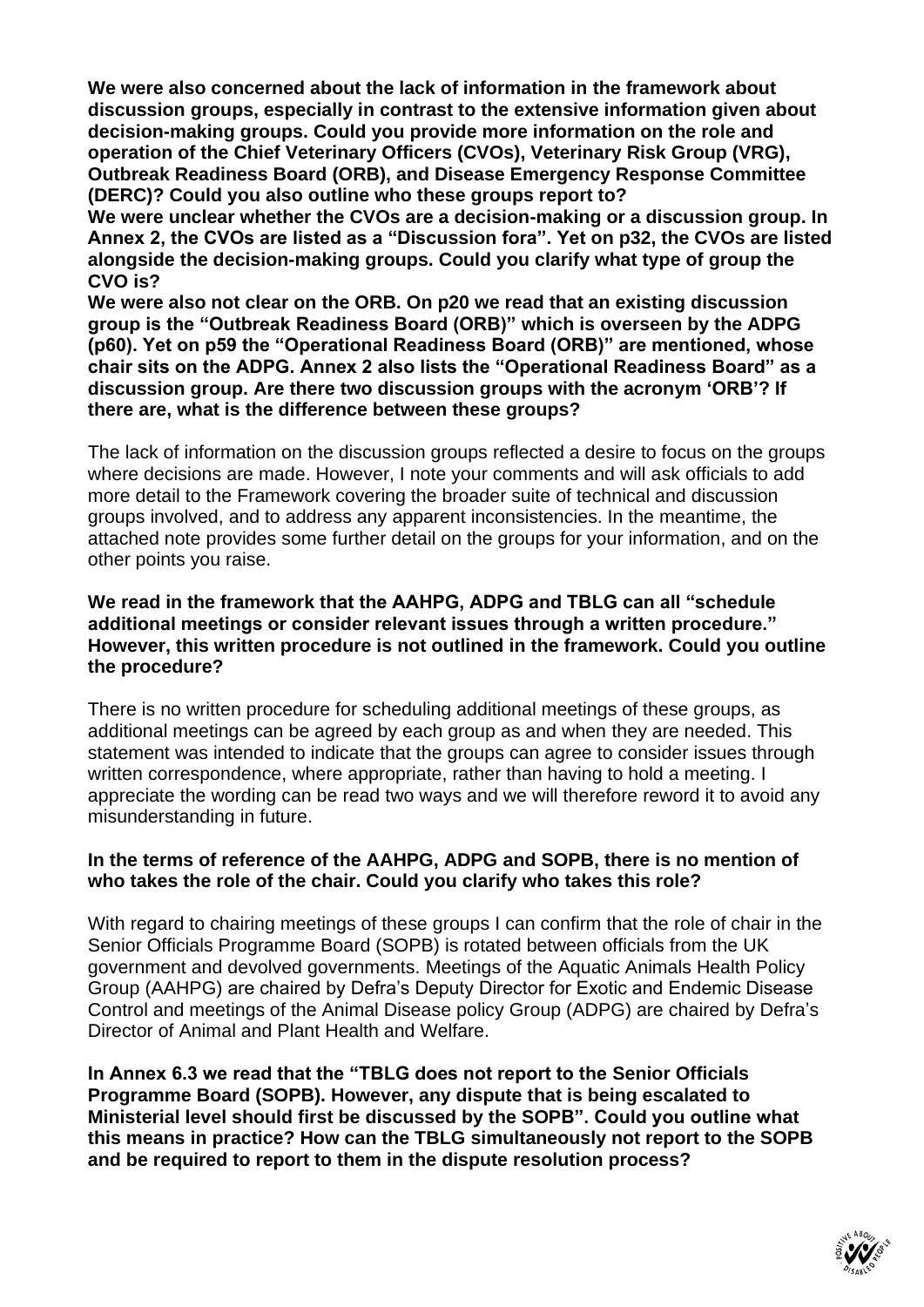The TB Liaison Group (TBLG) does not routinely submit matters to the Senior Officials Programme Board (SOPB) for decision, nor does it formally "report" to the SOPB. Rather, where a dispute arises it has the ability to escalate that dispute to the SOPB, using the dispute resolution process set out in the Framework, with the possibility of further escalation to ministers. The SOPB acts as a precursor to ministerial level discussions, although it can also play a role in helping to avoid the need for a dispute to be referred to ministers, for example if a resolution and consensus can be achieved at the SOPB.

#### **On p22, we read that decision-making groups may commission work where required to help inform their decision making. However, "The scope and who is involved in that work should be decided at a joint decision-making group or between all four CVOs". Could you clarify who the joint decision-making group is?**

This is intended to be a reference, as appropriate, to the Animal Disease Policy Group (ADPG), Animal Welfare Policy Group, (AWPG), Aquatic Animals Health Policy Group (AAHPG) or the TB Liaison Group (TBLG), with the point being that the group's membership should broker agreement on the further work it may wish to commission.

### **Could you clarify the membership of the SOPB? In the section that supposedly lists members, we read "Membership of the EU Exit Programme Board comprises of the following…" Who is the EU Exit Programme Board?**

**The SOPB's terms of reference refer several times to "operational readiness projects" carried out by sub-groups. Could you clarify who carries out operational readiness projects, and what their purpose is?**

The Senior Officials Programme Board (SOPB)'s membership is as listed in the Terms of Reference, at Annex 3. However, the Terms of Reference are being reviewed and updated in collaboration with the devolved governments, for example to update the reference to the EU Exit Programme Board, which is now the Senior Officials Programme Board (which will clarify the SOPB's membership), and to remove the reference to "operational readiness projects", which is a redundant reference to projects that were preparing for the end of the Transition Period.

#### **On p71 we learn that the AAHPG "will present papers to the APG (Animal policy group), which is attended by CVOs, DCVOs and other senior officials from the four UK nations". However, no further information about this Animal Policy Group is provided. Could you provide more information about this group?**

The APG (Animal Policy Group) mentioned in the terms of reference for the Aquatic Animal Health Policy Group (AAHPG) at Annex 7, is intended as a reference to the Animal Disease Policy Group (ADPG) and we will ensure this is updated.

**We were not clear on the role the UK Office for SPS Trade Assurance plays in the framework. For example, on p26 we read "The UK Office for SPS Trade Assurance … will not have a substantial role in the Framework". A mere three pages later, we read "The UK Office for SPS Trade Assurance will play a key role within the AHW Framework governance arrangements." Could you please clarify what role the Office will play in the framework?** 

**Furthermore, p26 indicates that although the Office will have little to do with the framework, "its co-ordination and Secretariat functions will ensure that the Parties work effectively together to meet our international obligations." Could you clarify what its secretariat functions are?**

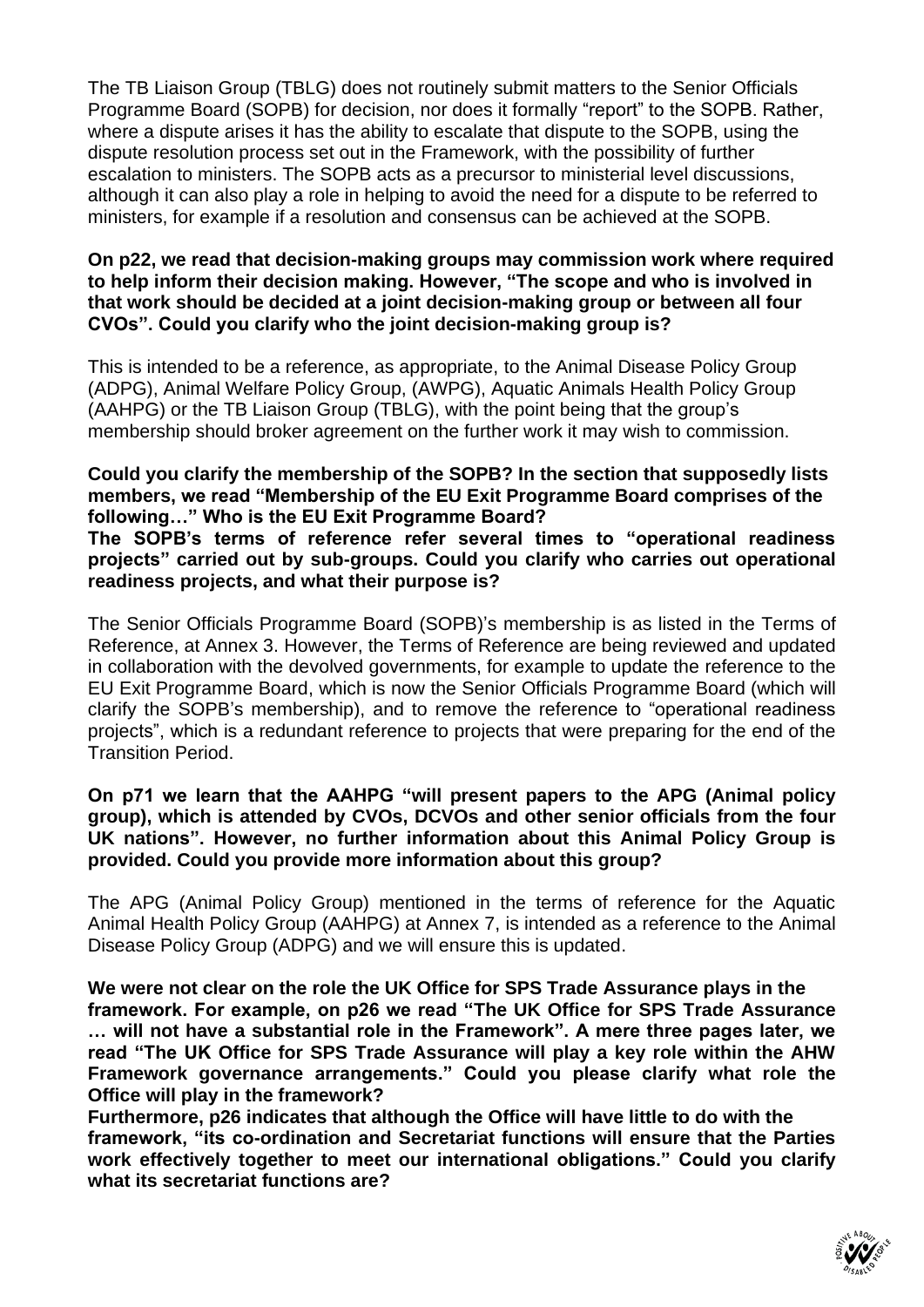It may be helpful to set out the background to the UK Office for SPS Trade Assurance ("the Office"), which can be included in future iterations of the Framework. The Office was launched in January 2021, picking up functions that previously rested within the EU's Directorate General for Health and Food Safety, DG Santé. The Office facilitates access to UK markets in animals and animal products for EU/EFTA states and third countries. This includes imports assurance, assessing risks, safeguarding imports and managing relevant data. Throughout, the Office is focussed on animal health and food safety, and ensuring compliance with our import conditions. It supports government's work to protect public health and animal health and welfare through the facilitation of scientific, risk-based advice, expertise and decision making.

The Office's functions cover:

- Market access for imports: carrying out new import assessments and reviewing existing restrictions, in response to requests from trading partners.
- Risk and intelligence: managing restrictions to existing market access to protect UK food safety and biosecurity.
- Delivery of overseas audits/inspections: for new applications and where there are concerns with existing market access.
- Data management: competent authority ownership of import authorisations and restrictions, ownership of listing legislation, and management of approved establishment lists and their supply to IPAFFS (Import of Products, Animals, Food and Feed System) for border control purposes.
- Central point of contact: for trading partners on SPS matters.
- Development of risk-based country profiling to inform the UK's long term import strategy and border checks regime for animals and animal products.

As this list illustrates, the Office has an integral role to play within the UK's SPS system. It may also be well placed to coordinate the handling/coordination of some types of dispute that arise under the terms of the Framework and to support the Animal Disease Policy Group (ADPG) in carrying out a review of the Framework. However, the office will evidently not be taking policy decisions that properly rest with ministers in the UK government and the devolved governments.

**On p34, we read that "There is an option for an independent review panel to be brought in to review the Framework if one or more Parties wishes to trigger a review. The appointed reviewer would collectively agree a body to undertake this review". This seems to contradict with p23 where the "ADPG would collectively agree a body and the impartiality level to undertake this review". Could you clarify who decides which body will undertake a review? Additionally, p23 asserts that after the first review, "the frequency of reviews should be proposed by ADPG to the relevant decision-makers". Could you clarify who the relevant decision-makers are? We were not clear on who requests to amend the framework should be directed to. P23 states that "Requests to amend any element of the Framework should be raised to the ADPG", but p34 seems to contradict this by saying "requests to amend any element of the Framework should be raised to the appointed reviewer", which could be the ADPG or an independent reviewer. Could you clarify who requests should be raised to?**

The intention is that parties to the Framework may suggest changes to the Framework to the Animal Disease Policy Group (ADPG), so that they can be considered when the

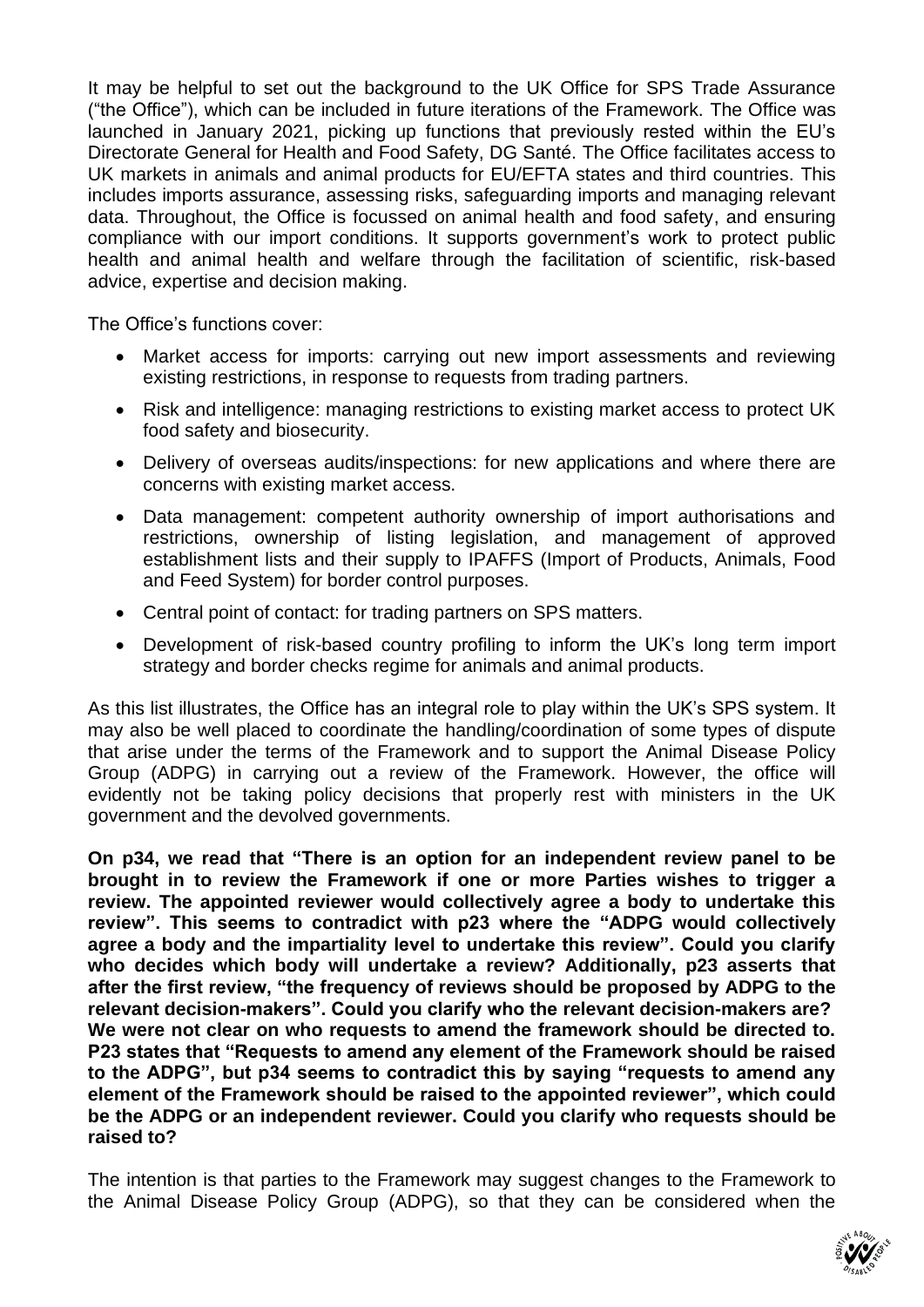Framework is reviewed. Parties have agreed that the ADPG is the appropriate place to review the Framework, but it may appoint an alternative reviewer to whom suggestions could instead be made. After the first review has been carried out, the ADPG will agree the frequency of subsequent reviews. Other relevant decision makers should be informed by the ADPG of its decision(s), such as the Animal Welfare Policy Group, Aquatic Animals Health Policy Group, TB Liaison Group.

**Furthermore, it is our understanding that the Crown Dependencies are engaged with this common framework as the UK government acts on their behalf when signing up to international agreements. This fact seems likely to apply to many DEFRA frameworks which include within their scope international obligations and treaties. Could you confirm if the Crown Dependencies interact with frameworks across your portfolio? Could you identify these frameworks?** 

**We were therefore concerned that the framework clearly anticipates that the Crown Dependencies have a relationship to the framework, but that this relationship has not been clearly thought out: "Further consideration will need to be given to the Crown Dependencies and the extent to which they might have a connection to the Framework arrangements." Could you please provide more detail on how, and why, the Crown Dependencies might have a connection to the framework? Why do no working groups have members representing the Crown Dependencies?** 

The Common Frameworks programme was agreed between the UK government and the devolved governments in 2017 to facilitate joint working on the development of arrangements for establishing common UK or GB approaches in some areas previously governed by EU law. The Crown Dependencies (CDs) are not within scope of the UK Common Frameworks programme, however we recognise that decisions taken in the context of UK Common Frameworks may have implications for the CDs, particularly those frameworks that may affect the trade and movement of agricultural products, such as the Animal Health and Welfare Common Framework. Separate engagement is ongoing between Defra and the Crown Dependencies in relation to UK-CD arrangements concerning the trade and movement of agricultural products, in the context of which consideration will be given as to how these arrangements will interact with Common Frameworks.

**Finally, in addition to the many issues we have identified as likely to cause confusion and indeed contradiction, we also remain very concerned to see that the UK Internal Market Act and the Process for agreeing exclusions is not referenced in the provisional framework. However, we acknowledge that correspondence on this issue with you remains ongoing.**

With regard to the UK Internal Market Act and the process for agreeing exclusions I would refer to my letter of 14 February 2022.

George Eustre

**RT HON GEORGE EUSTICE MP**

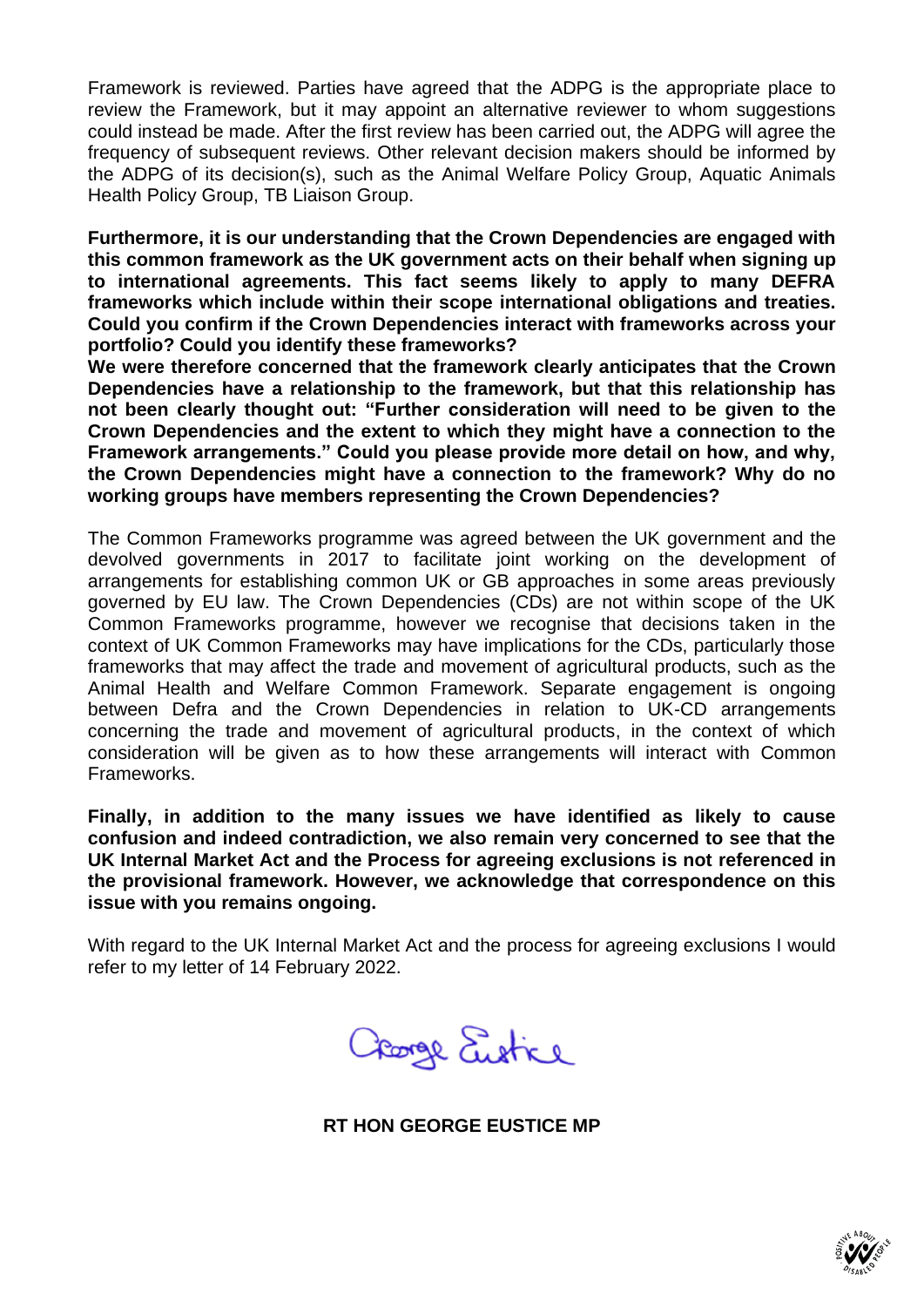# **Note for the Common Frameworks Scrutiny Committee: additional Information on Animal Health and Welfare discussion groups**

# Chief Veterinary Officers (CVOs)

The UK Chief Veterinary Officer and the Chief Veterinary Officers of Wales, Scotland and Northern Ireland meet regularly for discussions. The CVOs meet to share information, policy developments and strategic decisions. The purpose is to enable the administrations to work effectively together to achieve joint ambitions on animal health and welfare. It also serves as a check to ensure that official-level engagement is effective and that the devolved governments' input into UK-wide policy development is sought at the right level and right frequency. High priority issues requiring senior level attention can be escalated to the group. Additional technical or detailed discussions may need to take place outside of such meeting, but can still be raised for high level discussion.

Formal decision making is taken in the most appropriate decision-making groups, including the Animal Disease Policy Group, Animal Welfare Policy Group, Aquatic Animals Health Policy Group and TB Liaison Group.

### Veterinary Risk Group

The Veterinary Risk Group (VRG) was established in response to the Anderson Review (Lessons Learned from FMD 2007) which concluded that the identification and escalation of animal related threats and vulnerabilities could be an inconsistent and lengthy process.

The VRG provides a coordinated process that ensures systematic and timely assessment of animal health and welfare related threats and vulnerabilities. It aims to decrease the probability of animal related threats occurring, and to enable prompt intervention to mitigate their impact when they do.

VRG is a cross-directorate and cross-administration body which reports to the four UK Chief Veterinary Officers. It is a technical group, meaning that it does not advise directly on policy, although advice from the group may inform policy options.

Its membership comprises representation from APHA, Defra, Welsh and Scottish Government and DAERA, Food Standards Agency, Veterinary Medicine Directorate and CEFAS. It is directly supported by the Risk Lead Network, which collates threats and vulnerabilities to feed to VRG.

### Outbreak Readiness Board

The Outbreak Readiness Board (OBR) has a role in providing strategic oversight of operational preparedness for outbreaks of exotic notifiable diseases of animals in the UK.

It is chaired by the Director for Service Delivery in the Animal and Plant Health Agency (APHA) and has membership comprising representation from APHA, Defra, the Welsh